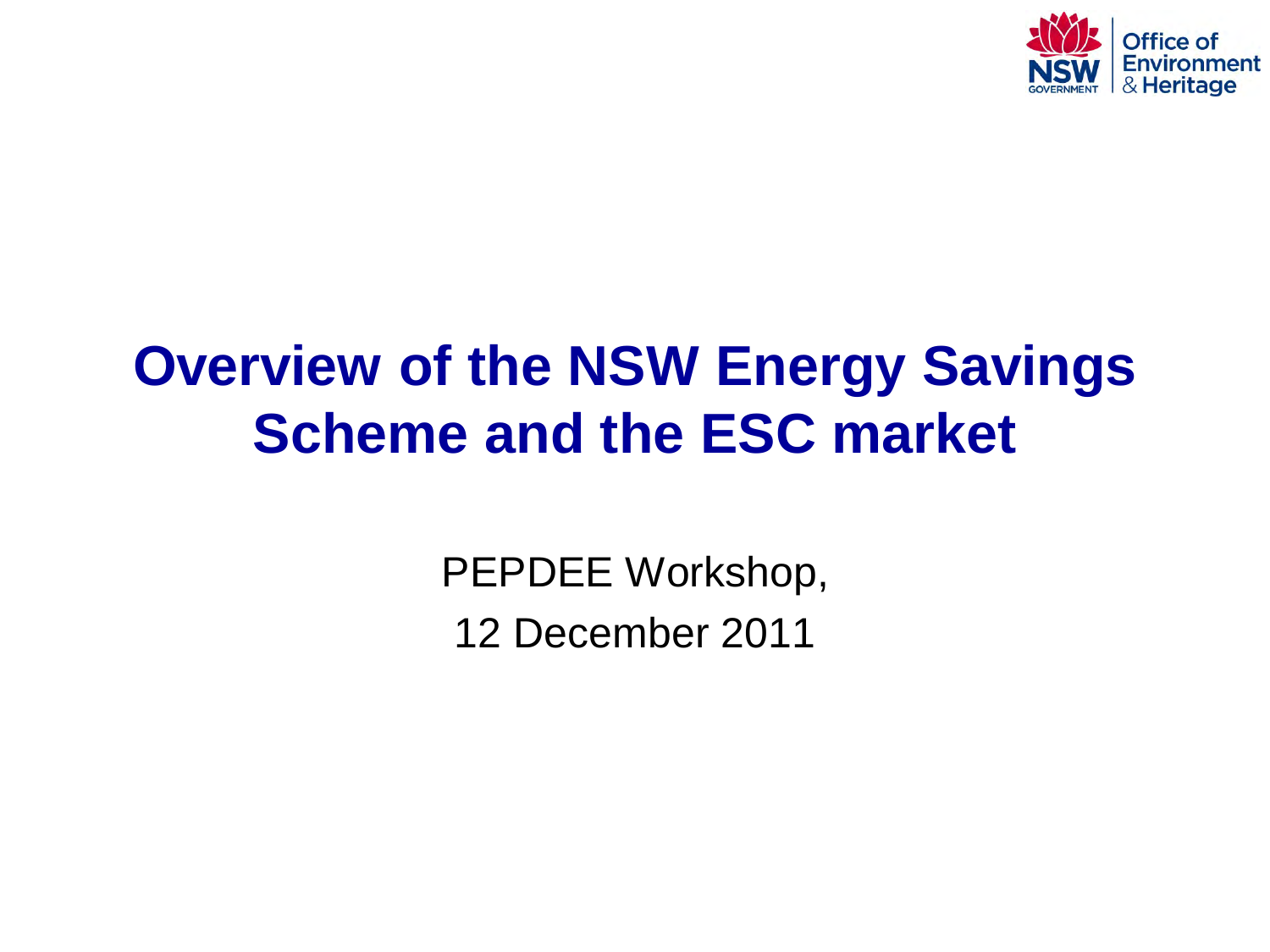

# **The Energy Savings Scheme will provide up to \$1 billion in funding for energy efficiency projects by 2020**

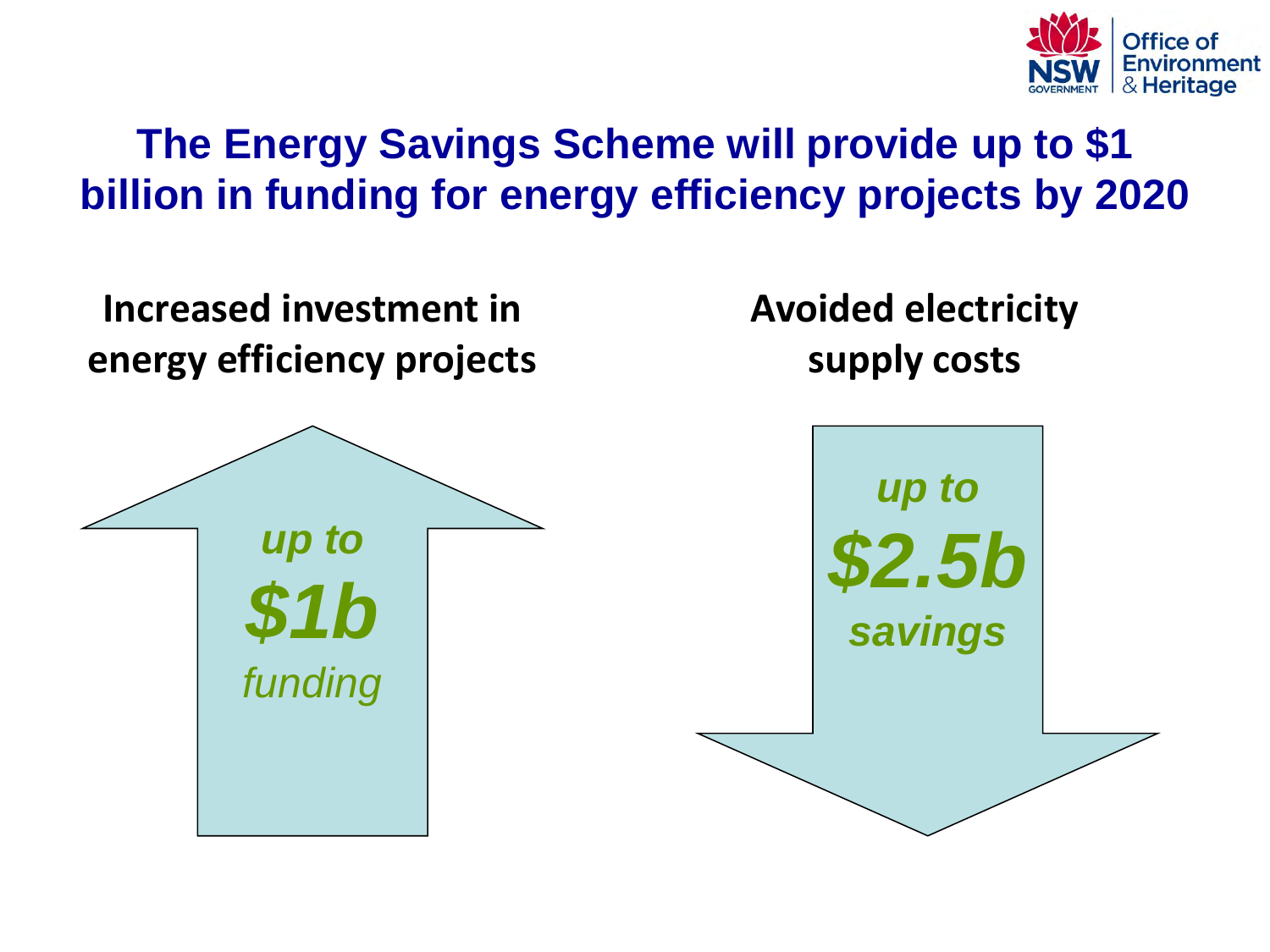

#### **The ESS turns energy savings into a tradable commodity and creates a demand for it**



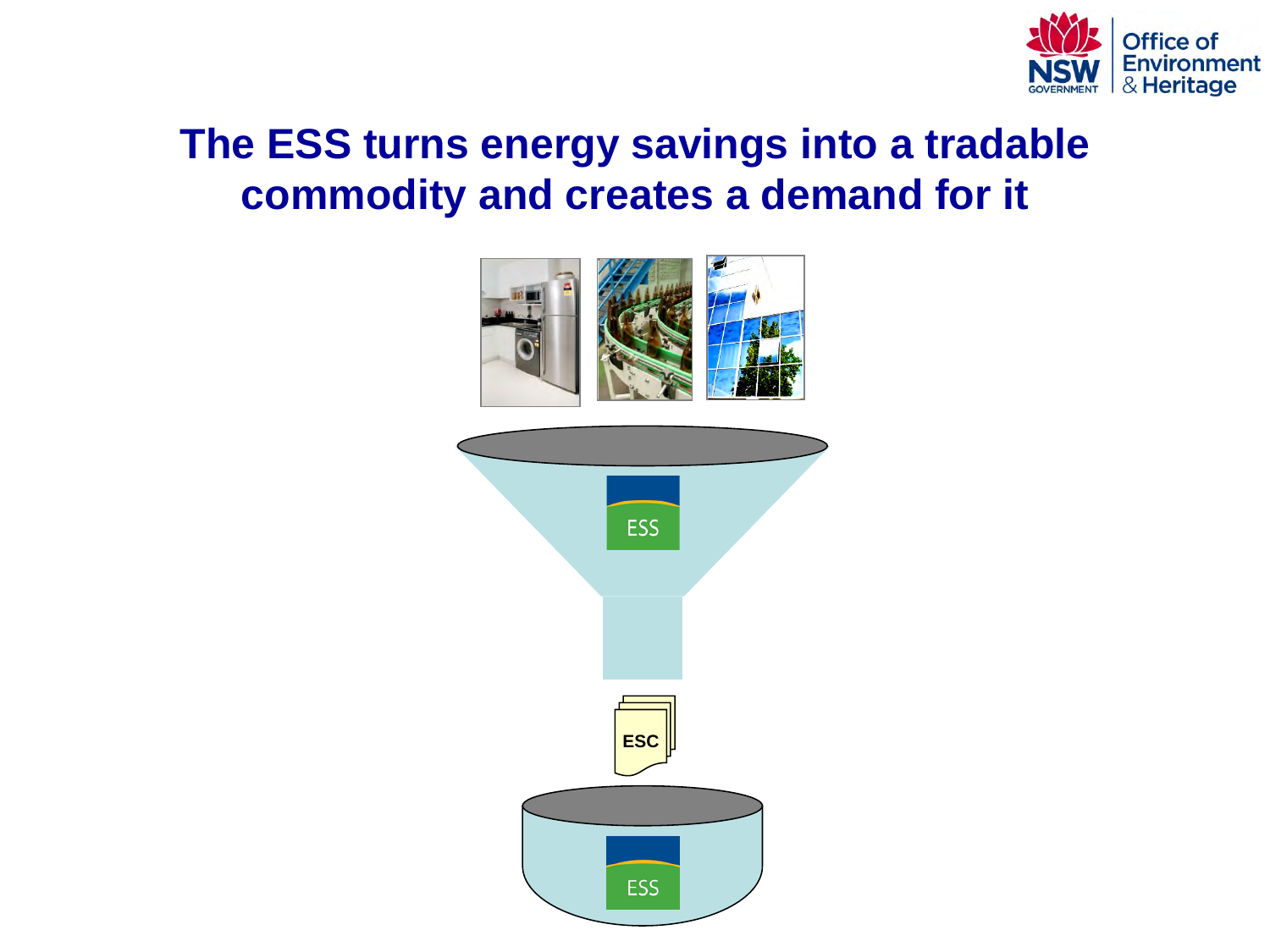

# **Legislated targets for electricity retailers ensure demand for energy savings certificates**

 (Based on 2010 TransGrid forecast for electricity demand) **Forecast demand for Energy Savings Certificates to 2020**

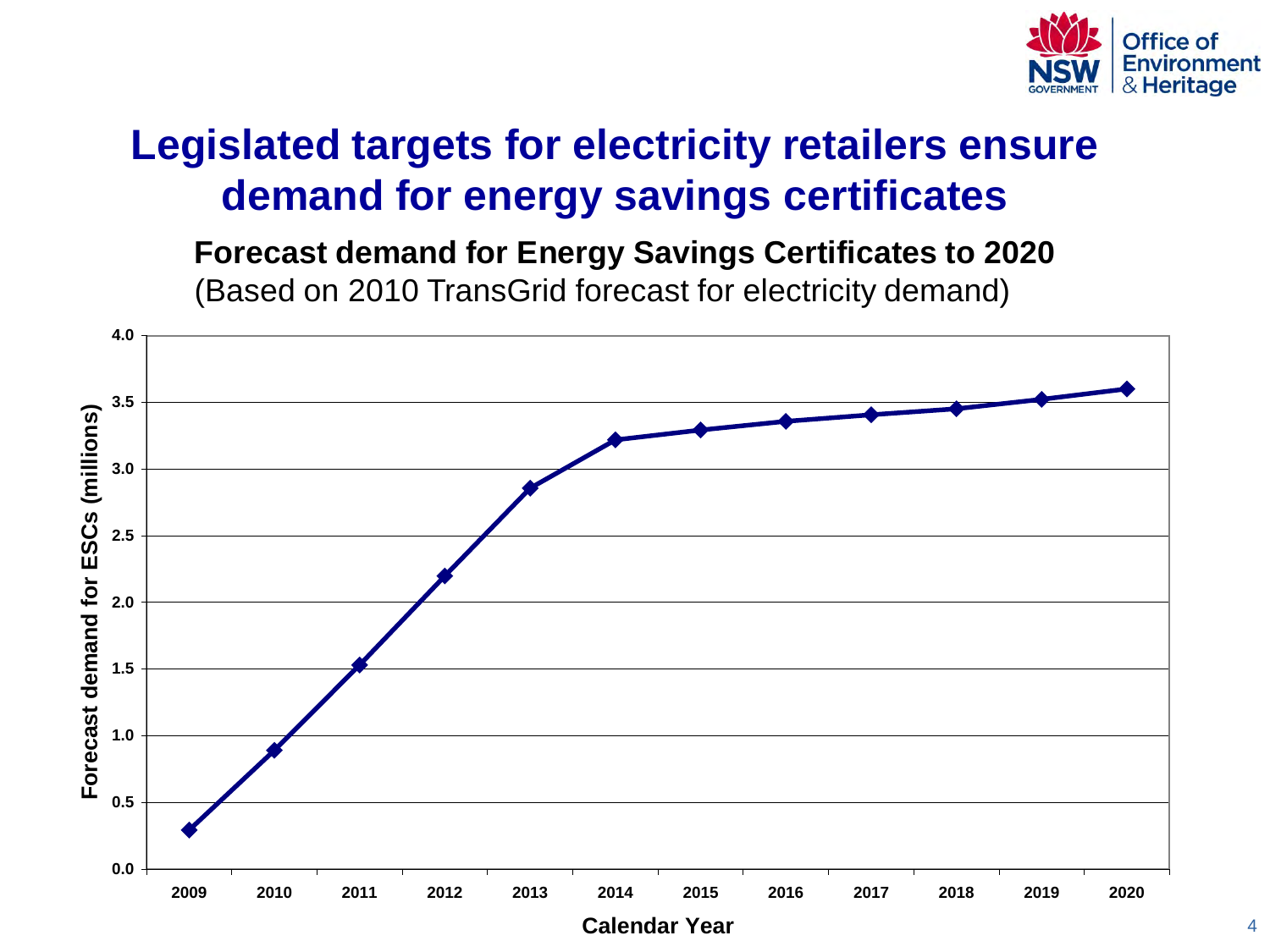

### **Three methods can be used to create certificates for a broad range of energy savings activities**

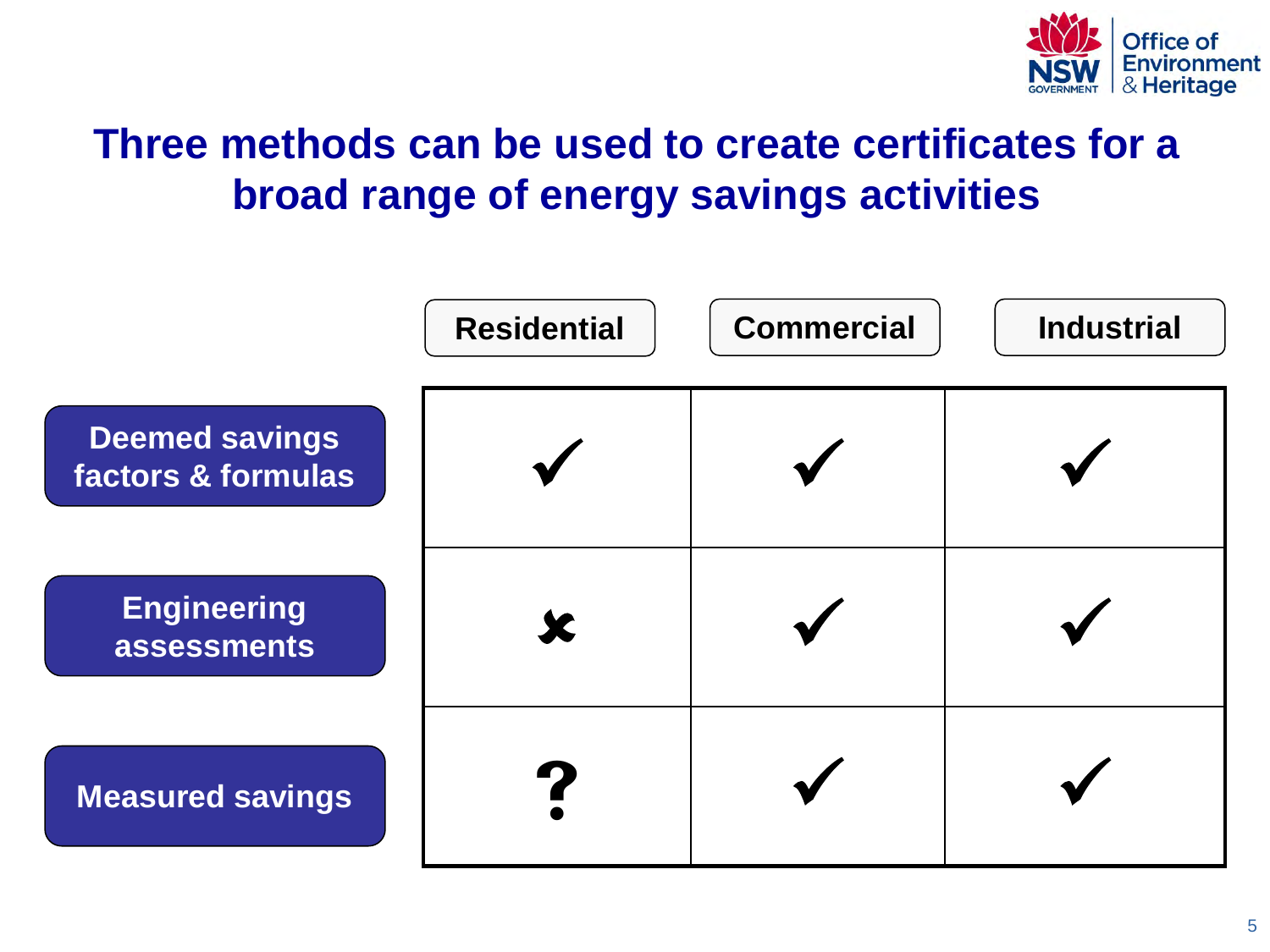

# **The trade of energy savings certificates provides funding for energy savings activities**

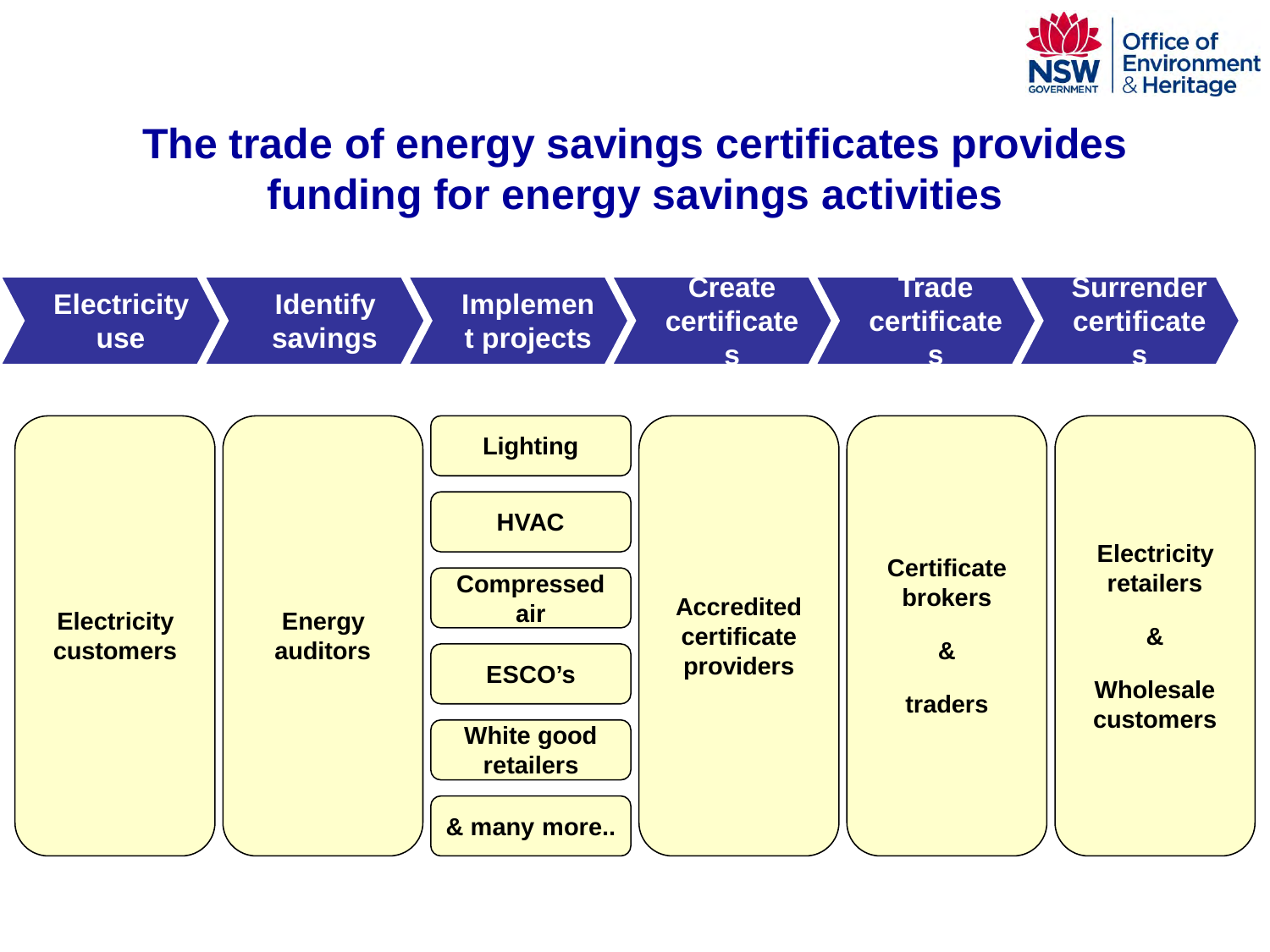

### **Incentives can be even more effective if bundled into energy efficiency product and service offerings**

#### **Commercial lighting case study**

#### **Outcome:**

- Capital Cost \$446,760
- 630 MWh p.a. of electricity
- Bill savings \$94,275 p.a.
- Maintenance savings \$66725 p.a.
- **Payback period 2.7 years**
- 6,600 ESC value of \$132,000 (after transaction costs)

**ESC reduced payback to 1.9 years**

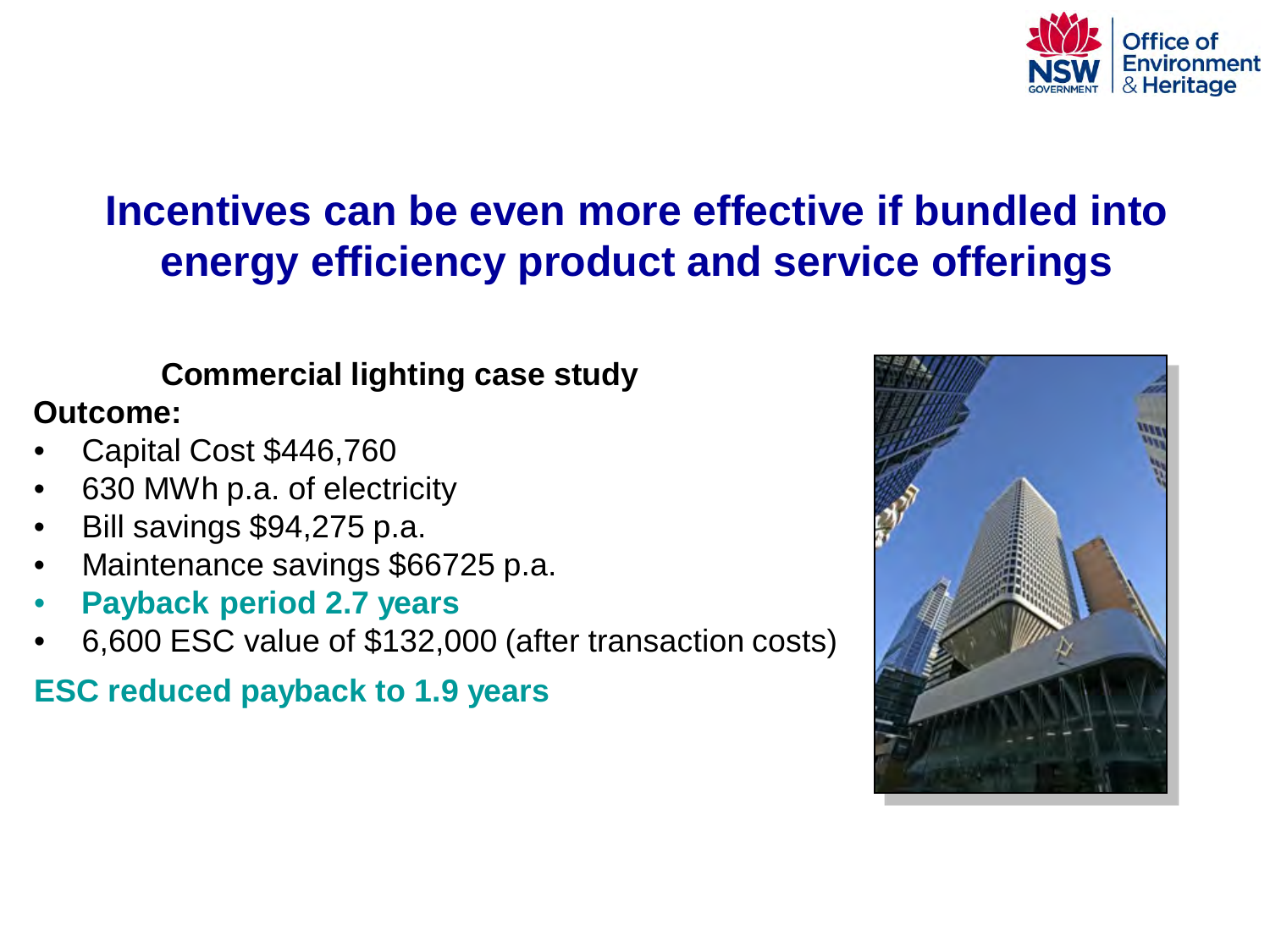

### **White certificates schemes offer benefits to Government and investors over other policy options**

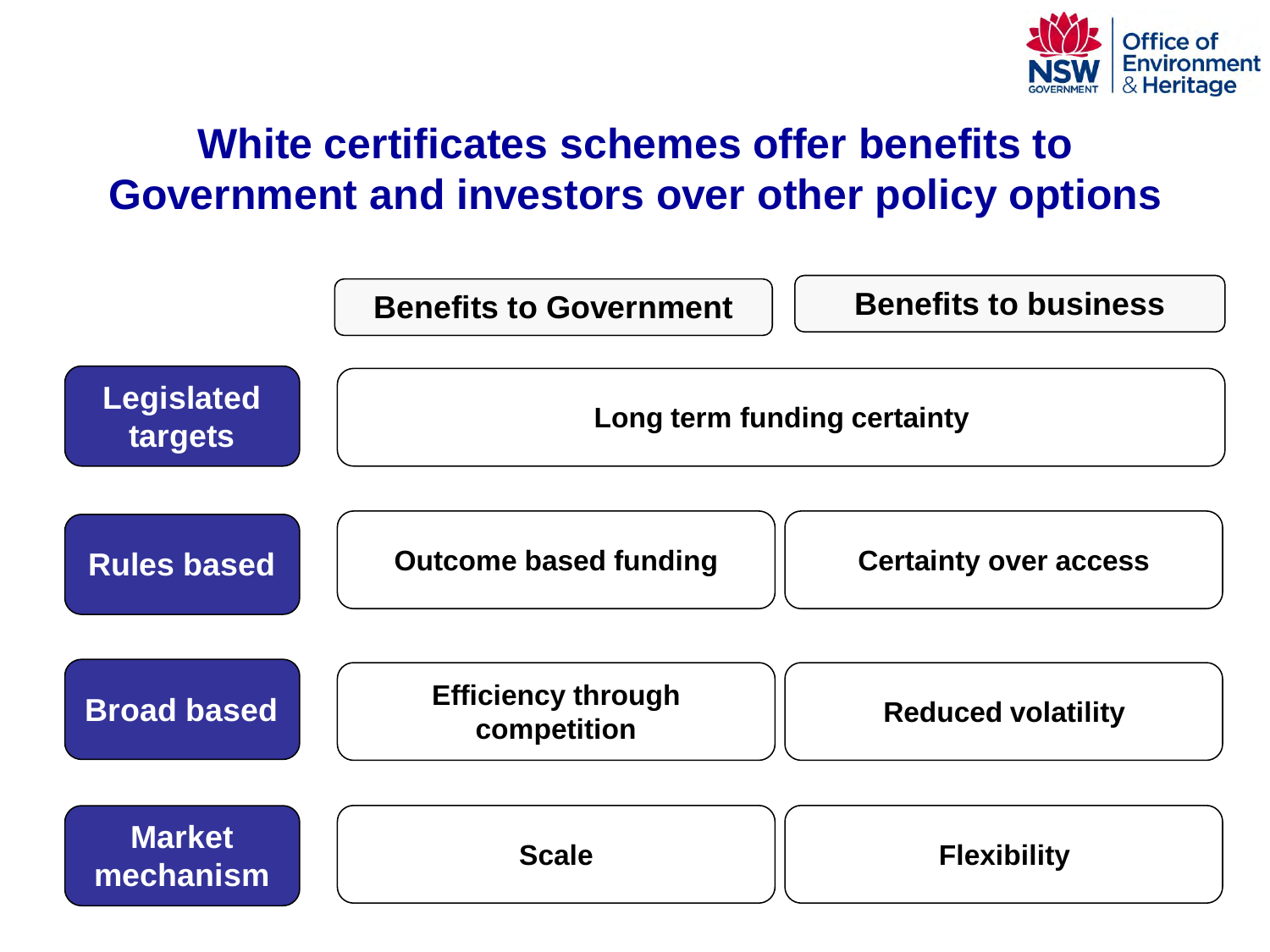

# **But multiple barriers to energy efficiency require multiple solutions**